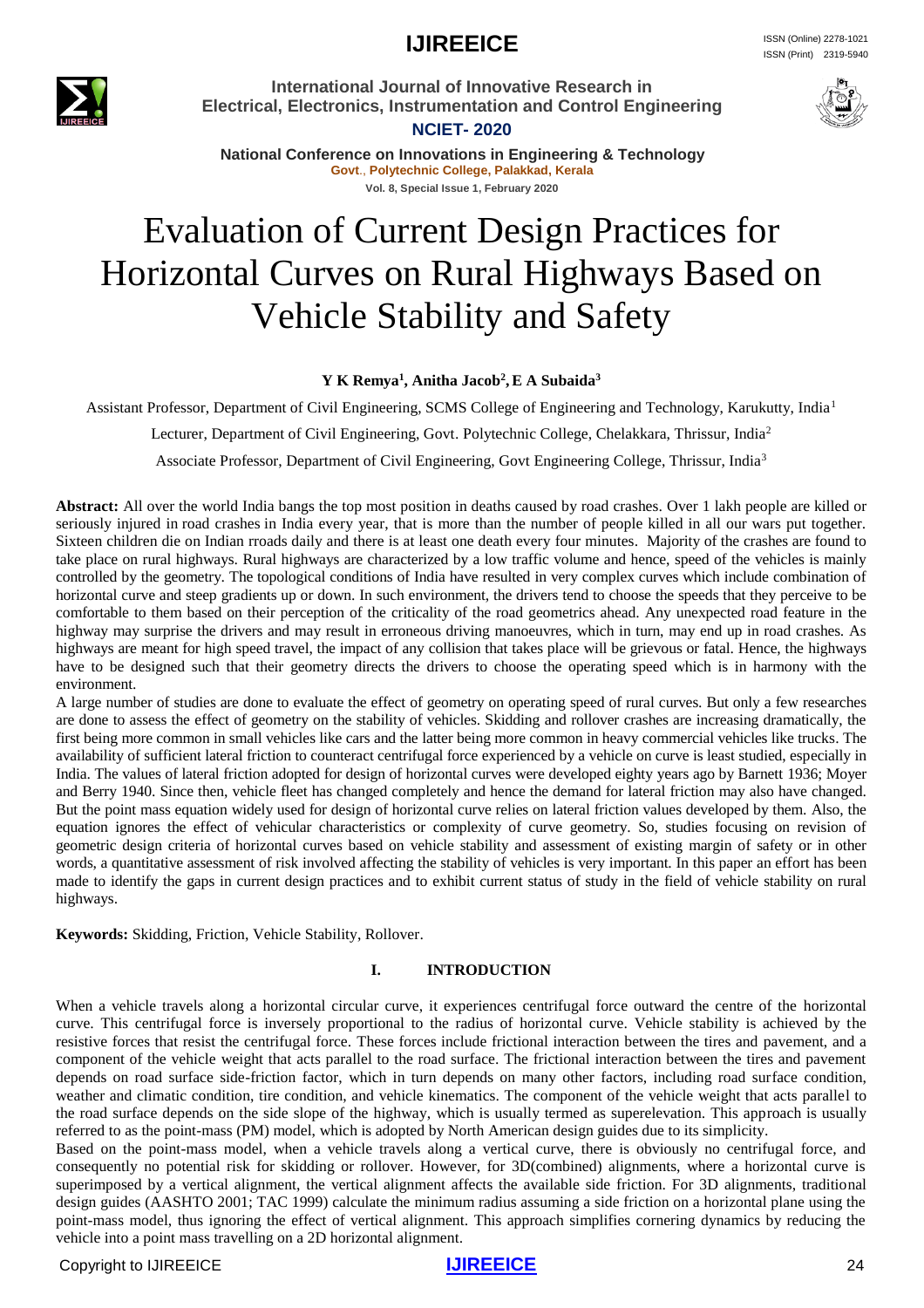

#### **International Journal of Innovative Research in Electrical, Electronics, Instrumentation and Control Engineering NCIET- 2020**



# **National Conference on Innovations in Engineering & Technology**

### **Govt**., **Polytechnic College, Palakkad, Kerala**

**Vol. 8, Special Issue 1, February 2020**

So, the point-mass model, currently used in the design of minimum radius of horizontal curves, although relatively simple, has several limitations. The effect of an overlapping vertical alignment is totally ignored. Also, the point-mass model is not based on any particular set of vehicle characteristics and is theoretically as applicable to trucks as it is to passenger cars (Harwood et al. 1994). However, in light of the differences between passenger cars and trucks in terms of size, number of tires, tire characteristics, and suspension characteristics, the suitability of the point mass assumption for trucks has to be re-examined. It was found that although the friction demands at the four tires of passenger car are approximately equal, the friction demands at various tires of a tractor- trailer truck vary widely (FHWA 1985). The net result of this tire-to-tire variation in side friction demand is that trucks typically demand approximately 10% higher side friction than that required for passenger cars.

The point-mass model does not explicitly consider vehicle rollover thresholds. The rollover threshold for passenger cars is relatively high, so a passenger car will normally skid off a road long before it would rollover (McGee 1981). However, tractortrailer trucks have relatively higher mass centres and consequently tend to have lower rollover thresholds. Furthermore, because of suspension characteristics, the rollover threshold of these trucks is substantially less than it would be, if a truck was a rigid body. Studies have found that most unstable trucks had rollover threshold of about 0.30 g (Harwood et al. 1990). That is, if a truck travels at a minimum curve radius of 39 m with a design speed of 35 km/h, the lateral acceleration is 0.17 g. Then, this truck could undergo an additional lateral acceleration of only 0.13 g without rolling over.

Another limitation in the point-mass model is that it does not account for vehicle stability on complex alignments, including compound and reverse horizontal curves either individually or combined with vertical alignments. Such curves are commonly used in various highway classifications, especially rural highways. While current design guides provide brief and vague guidelines for the design of compound horizontal curves to have a ratio between the larger and smaller radii not to exceed 1.5, there are no guidelines for the design of reverse curves from the perspective of vehicle stability. In addition, current design guides deal with vehicle stability on compound or reverse curves as two individual curves, each with its own design requirements. Therefore, consistency is lacking in both the individual design of these curves and their 3D nature when they are combined with vertical alignments.

#### **II. STATE OF ART OF THE SUBJECT**

A large number of studies are done to evaluate the effect of geometry on operating speed of rural curves. In fact, there are many research findings available for understanding side friction and its characteristics in curve design. However, these studies were made in early days of highway design theory development. Recent research works to assess the effect of geometry on the stability of vehicles are a few in numbers among which most of them relied on computer simulation techniques to analyze the behavior of vehicles on curves. The reason for vehicle stability being least studied may be the difficulty in collecting real time data by conducting large number of experiments using different types of vehicles on highway curves of different nature.

#### **III. DETAILED LITERATURE SURVEY**

Considering the alarming rate of increase of road crash, especially in developing countries, United Nations has declared 2011 to 2020 as the Decade of Action for Road Safety (WHO, 2008). In developed countries, road traffic crashes have been reported to be declining by 30%, with the implementation of systems approach to road safety, in which, the design of good roads is given a prime consideration.

To achieve safety-oriented design, engineers and researchers may adopt different techniques. One such technique found suitable for rural highway transportation is to examine the consistency of highway geometric design. Highway consistency can be defined as the conformance of highway geometry with driver expectancy. Inconsistent highway segments can be subjected to improvement on a priority basis. (FHWA,2000)

Fatality and injury crash rates on two-lane rural highways are four to seven times than those on other rural highways (Cleveland et al. 1984). Therefore, research work on geometric design consistency has concentrated mainly on two-lane rural highways. Research work on consistency can be categorized into four main areas (1) Speed considerations; (2) safety considerations; and (3) performance considerations (4) Considerations of alignment indices.

Since change in speed of vehicles is a visible indicator of inconsistency in geometric design (Nicholson, 1998), several interpretations of operating speed as a geometric design consistency measure have been found in the literature. Safety considerations give special attention to the effects of curve geometry, lateral friction and super elevation on vehicle stability. Performance considerations address the effect of design parameters on the driver workload and driver anticipation. General character of alignment changes between segments of roadway is another measure of evaluating consistency using alignment indices.

Even though attractiveness of different highways and route selection mainly depends up on their operating speed, safety against skidding and vehicle rollover should be given prime importance on horizontal curves. Skidding and rollover occurs when the friction available between vehicle tire and pavement is less resulting in driver discomfort while traversing the curve. The interaction between friction demand and supply is the key to understand vehicle stability.

The maximum lateral friction factor used in design should provide comfort, without likelihood of skidding, by the vast majority of

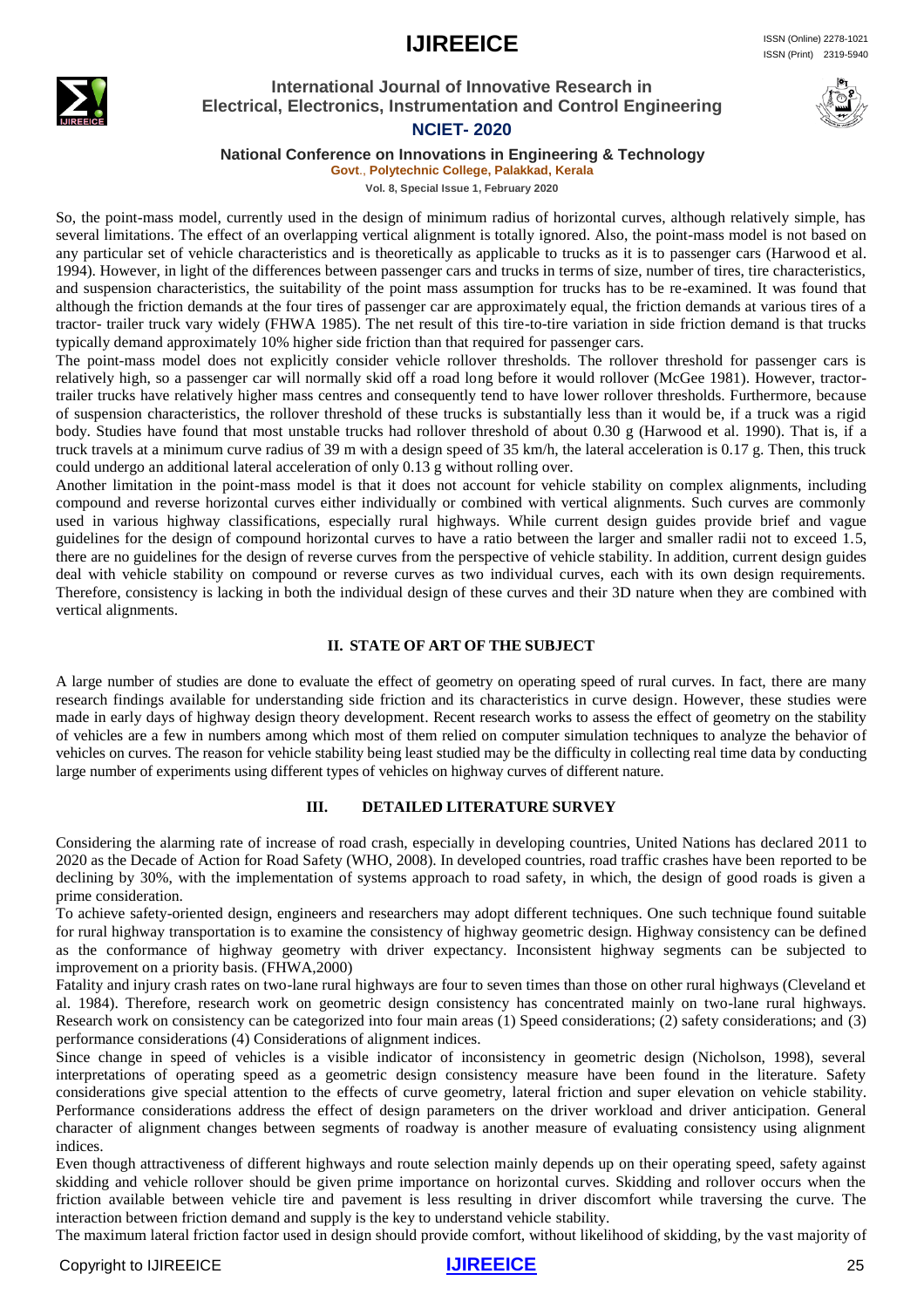

## **International Journal of Innovative Research in Electrical, Electronics, Instrumentation and Control Engineering**



# **NCIET- 2020**

#### **National Conference on Innovations in Engineering & Technology**

**Govt**., **Polytechnic College, Palakkad, Kerala Vol. 8, Special Issue 1, February 2020**

drivers. In addition, the maximum side friction factors used in design should be conservative for dry pavements and should provide an ample margin of safety against skidding on pavements that are wet as well as ice or snow covered and against vehicle rollover.

Horizontal curves are not designed based on maximum available side friction, which is basically the point when the vehicle is about to skid (TAC 1999). Instead, side friction values are limited based on driver comfort levels that were established by early researchers (Barnett 1936; Stone x and Noble 1940; Moyer and Berry 1940). Since, lateral skidding occurs at a point much later than when a noticeable side pitch is first detected, it was felt that a sufficient margin of safety against skidding was being provided by limiting side friction in this manner (Barnett 1936). It was assumed that a driver would reduce his or her speed upon feeling discomfort and thus prevent any significant risk of lateral skidding. This assumed margin of safety was meant to account for adverse pavement conditions, environmental and other factors that potentially contribute to destabilizing a vehicle on a horizontal curve.

Current horizontal curve design based on AASHTO Green book uses lateral friction values based on driver comfort levels that were established by earlier researchers (Barnett 1936; Stonex and Noble 1940; Moyer and Berry 1940). Moyer and Berry (1940) found "that a ball bank indicator reading of 10 degrees was the most satisfactory indication of safe speed." They collected data from 48 states and although the effect of body roll was neglected, they concluded that 10 degree reading should still be conservative. A friction factor of 0.14 to 0.15 was found to represent a ball bank indicator reading of 10 degrees. Applying those design values of side friction for today's passenger cars is questionable. In addition, those values were originally developed for passenger cars and their application to today's fleet of trucks is definitely questionable. Vehicle design has changed significantly over the last 150 years resulting in a need to re-examine the driver comfort levels used in AASHTO design policy. This is especially true since the new approach for modern truck design typically tends to provide optimum power/mass ratio for trucks to carry heavier cargo, resulting in higher mass centres and less rollover threshold.

Emmerson (1969) has calculated actual lateral friction factors observed at six horizontal curve sites based on passenger car speed data, and found that at the curve radius range of 196-350 m the average value of lateral friction factors indicated 0.11 with more than 80 % passenger cars having less than0.15. In contrast, in the case of curve radius range of 21-100 m, lateral friction factors were observed to be 0.27 and 0.22 with more than 90 % passenger cars having greater than 0.15.

Fancher et al. (1986) Conducted experiments using different truck tires on dry and wet concrete pavements at 40 mph speeds. The average skidding friction was 0.54 on dry surfaces and 0.47 on wet surfaces. The average peak friction on a dry concrete pavement was 0.76, while the average peak friction on a wet on a wet concrete pavement was0.64.

In western Canada, a number of curves have been examined using various vehicles. It was found that ball bank angles of approximately 10 degrees resulted in side friction factors of 0.16 - 0.17, which correspond to AASHTO values (Morrall et al. 1994). Regression models relating ball bank angles to side friction factors (determined by using the acceleration data collected with the GAnalyst) for each test vehicle at dry and wet conditions were developed. Safe side friction factors for the inside and outside of a given curve were found to be 0.1588 and 0.1790 for dry pavements and 0.187 for wet pavements for all classes of vehicles grouped together. These factors are slightly higher than those found by previous researchers(Morrall et al. 1994). The authors also found that curves flatter than 500 m provide high levels of dynamic driving safety on both wet and dry pavements. Moreover, the value of the side friction factor is a function of length along the curve.

Harwood and Mason (1994) examined the margin of safety provided by the AASHTO (1990) design guide on minimum radius curves with respect to vehicle skidding and rollover. Assuming, vehicles do not exceed the design speed, they found for most situations that an adequate margin of safety does exist. However, under some conditions, skidding and rollover can occur if the vehicle exceeds the design speed even marginally (Harwood et al. 1994). The simulation performed in their analysis examined only 2D horizontal alignments and no study on combined 3D alignments were made.

This indicates that observed side friction factors can be different from theoretical values which questions the consistency of existing highways based on vehicle stability, especially side friction.

To estimate the margin of safety that a curve provides against skidding, the side friction at impending skid conditions and the peak side friction demanded must be known (Morrall et al. 1994). Once these values are known, the margin of safety can be defined as

 $MS$  skid =Fs skid -Fspeak (1)

where  $\overline{MS}$ <sub>skid</sub> = margin of safety against skidding

Fs skid = side friction factor at impending skid condition at a given speed, and

 $Fs_{peak} = peak$  side friction demanded at a given speed.

Vehicle rollover thresholds were also examined by Harwood and Mason (1994). They found that passenger cars have a very high threshold in the order of 1.2 g and that unstable trucks can have thresholds as low as 0.27 g. Since, AASHTO (1990) allows lateral acceleration values as high as 0.17 and given the fact that vehicles typically oversteer along a portion of a curve, the margin of safety for rollover is not great (Harwood et al 1994). It was found that an unstable truck could rollover when exceeding the design speed by as little as 8 km/hr on low design speed horizontal curves and that this is a potentially realistic situation on freeway ramps (Harwood et al. 1994).

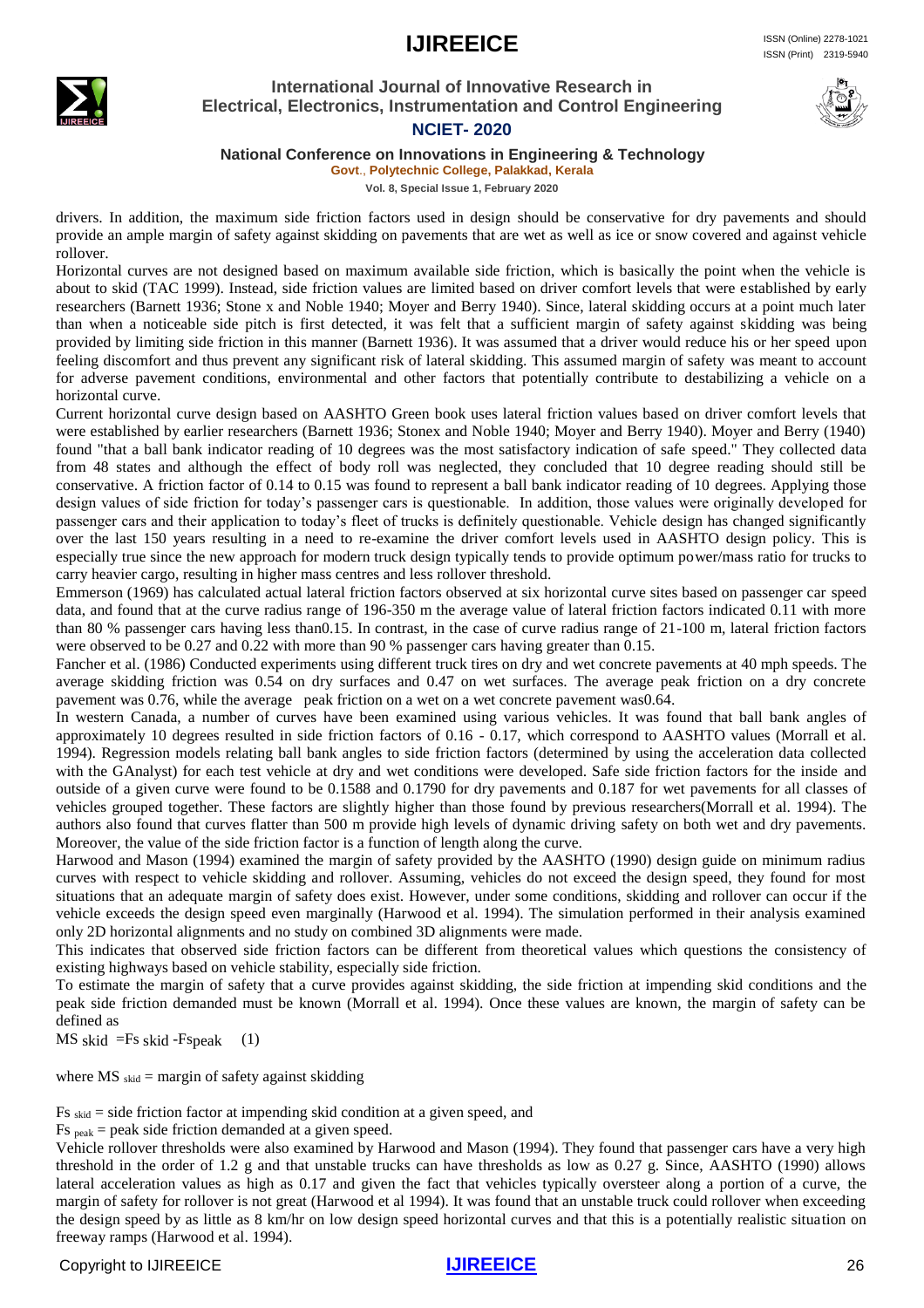

#### **International Journal of Innovative Research in Electrical, Electronics, Instrumentation and Control Engineering NCIET- 2020**



**National Conference on Innovations in Engineering & Technology**

**Govt**., **Polytechnic College, Palakkad, Kerala**

**Vol. 8, Special Issue 1, February 2020**

Carlson and Mason (1999) examined lateral acceleration and ball bank indicator readings to determine whether they were actually indicators of driver comfort. They collected data using a mid- size sedan on 5 different curves on the Pennsylvania Transportation Institute test track. Ball bank indicator readings and the unbalanced lateral acceleration were strongly correlated with a coefficient of determination  $(R^2)$  value equal to 0.924.

The relationship can be expressed mathematically as follows (Carlson et al. 1999):

 $BBI = 1.115 + 52.627(ULA)$  (2)

Where,

*BBI* = Ball bank indicator reading (degrees), and

*ULA =* Unbalanced lateral acceleration or side friction factor

The curves examined in the Felipe and Navin (1999) study was all very small in radius with the largest being only 100 m. Their findings did show that curve radius played a major role in the speed chosen by drivers. Drivers limited their speed on large radii curves based on comfortable lateral acceleration and speed environment while on small radii curves the limiting factor was strictly comfortable lateral acceleration.

Some research work has been conducted in Canada to evaluate side friction under different weather, climatic, and vehicle fleet conditions. A study in Calgary found that while the design values of side friction provided higher margin of safety for passenger cars and pick-up trucks against skidding on dry pavement, the margin of safety on wet and icy conditions was questionable (Morrall and Talarico 1995; Talarico and Morrall1994).

Chang (2001) found that for modern vehicles the key safety issue is rolling rather than lateral skidding. He suggested two methods in which current geometric design standards can address body roll in vehicle dynamics via modifications to the recommended values for horizontal alignment elements. He identified increasing super elevation rates on horizontal curves and increasing minimum curve radii as the most appropriate methods to account for the effect of body roll on vehicle dynamics (Chang2001).

Chang (2001) examined vehicle stability on horizontal alignments taking into account vehicle body roll and found that rollover may be more critical than lateral skidding when considering modern vehicles. He argues that the rollover threshold is actually much lower than what is currently thought correct by the AASHTO (2001) or TAC (1999) guides. He also suggests that the effect of sprung vehicles on minimum horizontal radius be incorporated into current design criteria in order to achieve greater consistency between highway and vehicle design.

Another experimental study has been conducted in New Brunswick using actual five axle semitrailer as a design vehicle with more consideration given to the evaluation of rollover threshold (Garcia et al 2003). The study found that the vehicle carrying less-than-truck-load displayed the highest propensity to rollover with some recorded values of lateral acceleration close to 80 to 90% of the corresponding rollover threshold (when traveling at or below the posted speed limit). Clearly, this raises questions about the adequacy of current design guidelines against rollover.

In fact, there are a few research findings available for understanding lateral friction and its characteristics incurve design. For ex., Meyer (1949), Barnett (HRB 1936), Moyer & Berry (HRB 1940), and Stonex and Noble (HRB 1940) have published their research findings on lateral friction values and vehicle speeds made mostly in the US. Ball bank indicators were used to find lateral acceleration and hence determine safe speed on curves. However, these studies were made in early days of highway design theory development, and it is critical that these research findings, which were based on design speed of 120 km/h at the highest, are not directly applicable to current rural highway design.

For instance, J. Emmerson (1969) has calculated actual side friction factors observed at six horizontal curve sites based on passenger car speed data, and found that at the curve radius range of 196-350 m the average value of side friction factors indicated 0.11 with more than 80 % passenger cars having less than 0.15. In contrast, in the case of curve radius range of 21-100 m, side friction factors were observed to be 0.27 and 0.22 with more than 90 % passenger cars having greater than 0.15. This indicates that observed side friction factors can be different from theoretical values

Essam et al. (1988) studied the limitations of point mass model currently used in the design of minimum radius of horizontal curves. Design aids were then developed to address the recommended solutions to maintain the margin of safety required. Computer software that simulates vehicle behaviour on different geometrical alignments was employed to investigate vehicle stability on complex curves with 3D alignments. It was found that vehicle safety is questionable, especially for larger vehicles on curves associated with vertical alignments.

Garber et al. (1990) investigated the major factors associated with large truck crashes including the effect of highway facility type and highway geometry, and the development of mathematical models relating the factors with crash rates and probability of occurrence.

Easa (2003) in Switzerland, studied on 300 sites and a relationship expressing their pavement conditions and side friction force at different speed levels were developed. Based on the relationship two side friction factor equations, one for the longitudinal direction and another for the side direction, were published.

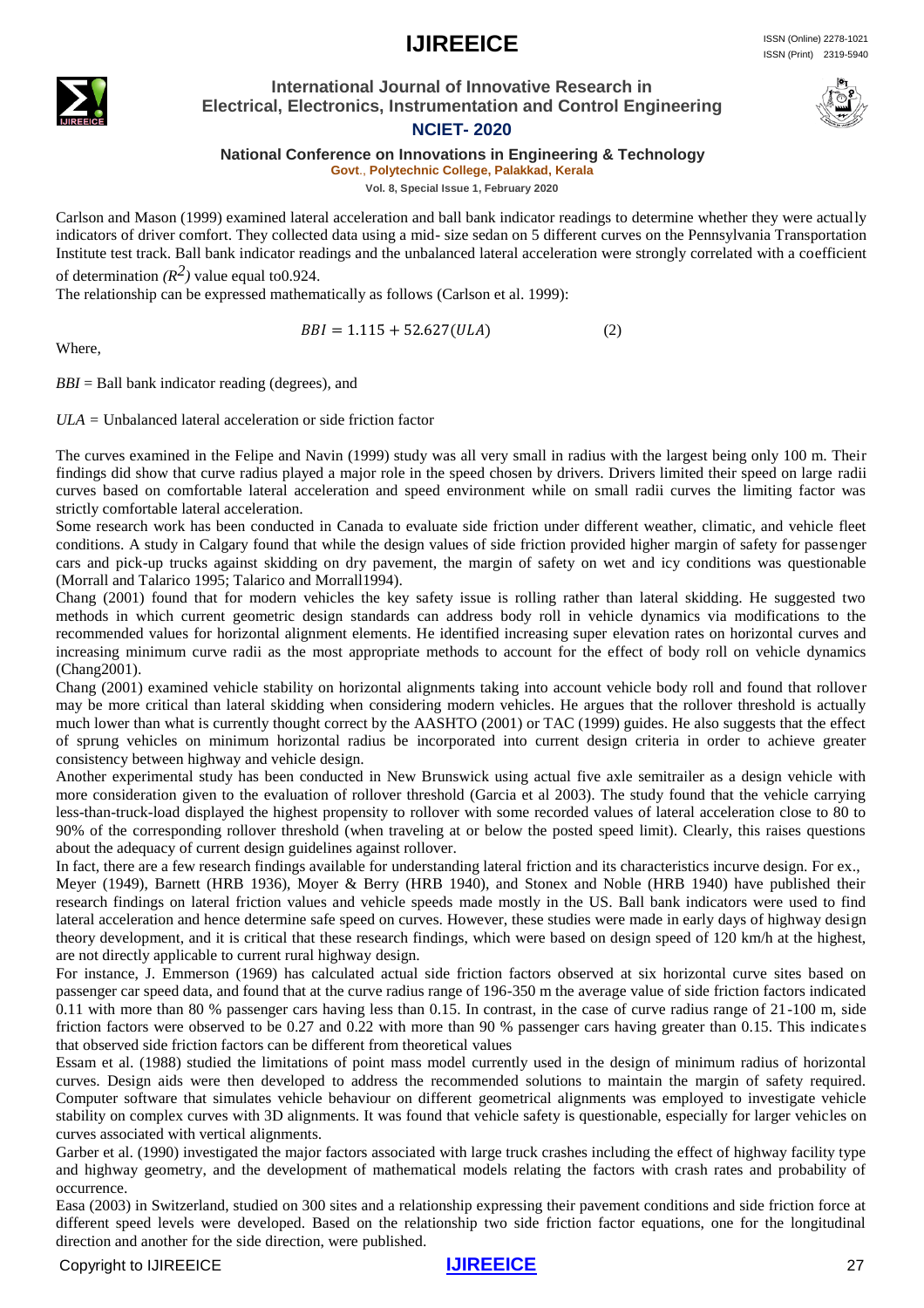

#### **International Journal of Innovative Research in Electrical, Electronics, Instrumentation and Control Engineering NCIET- 2020**



## **National Conference on Innovations in Engineering & Technology**

**Govt**., **Polytechnic College, Palakkad, Kerala**

**Vol. 8, Special Issue 1, February 2020**

McLean in Australia asserted based on his empirical analysis that the side friction values specified in AASHTO design guideline were too low. Then he proposed to increase the current side friction values ranging 0.11-0.19 to0.08-0.35

Meanwhile a group of researchers in Germany including R. Lamm (1999) investigated several European country cases and proposed a new relationship for finding relevant side friction factors in highway curve design as shown in Eqn.

#### $F_R = 0.27 - 2.19 * 10^{-3}V_D + 5.79 * 10^{-6}V_D^2(3)$

Where, F<sub>R</sub>: Side Friction Factor, V<sub>d</sub>: Design Speed (km/h) and the research made an assumption that the model relating side friction factors and design speed would be a logarithmic function.

PinakiMondal et al. (2010) detailed the effect of velocity and road conditions on the roll over behaviour of a popular SUV on Indian road conditions. Road conditions were collected from three crash prone areas of an Indian metropolitan city. The safety critical vehicle dynamics related parameters of a commercial SUV were measured through experiments. These parameters were incorporated within the mathematical modelling and simulations using a multi-body vehicle dynamics software. The sensitivity of critical roll over velocity to the variations in road-tire frictional co-efficient, road side slope and radius of curvature were studied. The findings of the dynamic lateral acceleration threshold indicated that proper side slope and better skid resistance are necessary to improve the roll over stability especially for Indian wet road conditions

Donnell et. al. (2011) provided an analysis of the margin of safety that exists in horizontal curve design policy. This analysis considered various vehicle types, pavement surface types, and operating speed distributions. Comparisons between friction supply, demand, and design side friction factors were made in this paper. It was found that drivers travel at speeds that nearly approximate AASHTO maximum side friction factors on rural highways with high design speeds (i.e., greater than 45 mph). At lower design speeds, however, the observed friction demand of drivers in the present study often exceeded the AASHTO maximum side friction factors used in horizontal curve design. It was found that the observed friction demand, which were based on speeds collected on dry pavement conditions, was generally at least 0.05 below mean friction supply on curves. The friction data were collected using a combination of a portable dynamic friction tester (DF Tester) and circular texture meter (CT meter). The test method produces pavement surface friction properties as a function of speed.

Tang-Hsien Chang (2014) suggests that the relationship between minimum radius, super elevation, side friction, and design speed should be modified to incorporate modern vehicle design in body rolling. This study addressed the limitations of conventional design criteria for horizontal curves. A more appropriate equation was derived as follows Where,

For passenger cars and trucks,  $R = \frac{v^2}{124.05}$  $\frac{v}{121(0.5e+f)}$  (4)

R is Radius of horizontal curve,

e is super elevation

and f is lateral friction factor

In order to ensure driving safety based on the values obtained from the revised equation, an evaluation of existing highway curves was proposed. This study also suggested that highwayagencies should improve unsatisfactory sections and install speed calming measures at places that cannot be modified.

Morrall et. al. 2013 conducted study to determine the amount of side friction demanded and provided for a range of roadway curvatures, vehicle speeds and types, and pavement surface conditions. A ball bank indicator and a commercial accelerometer (the GAnalyst) were used to measure ball bank readings and corresponding lateral accelerations on the test curves. The friction supply levels measured in the field indicate that friction varies between rural two lane and multi-lane highways. Their search indicate that passenger cars are more likely to skid before rolling over on horizontal curves, while large trucks are more likely to rollover on horizontal curve before skidding on lows peed roads.

JinXu et al. (2015) conducted an experimental study on lateral acceleration of cars in different environments in Sichuan, Southwest China. The lateral accelerations, speeds, and trajectory curvatures of a passenger car on twelve highways with different design speeds and topographies were obtained. The negative correlation between the lateral acceleration and the curvature was analysed and interpreted. In addition, regression models of the lateral acceleration with the curvature and speed for three different kinds of roads (six-lane road, four-lane road, and two-lane road) were established.

#### **IV. CONCLUSION**

The combination of horizontal curves with vertical alignment is a common feature on rural highways in India. It is evident from the literature review that the current geometric design guides do not adequately investigate vehicle stability on such 3D alignments. So, the use of lateral friction values which were developed years back and still used by current design standards may raise safety concerns over vehicles traversing such curves. Inconsistent highways may be resulted as a consequence. Only a few research works are carried out in the field of geometric design consistency on horizontal curves in India. Most of the works evaluate consistency based on speed considerations. Consistency of curves based on margin of safety against skidding and rollover are subjects for only a few researchers. Lateral friction at tire pavement interface and unbalanced lateral acceleration